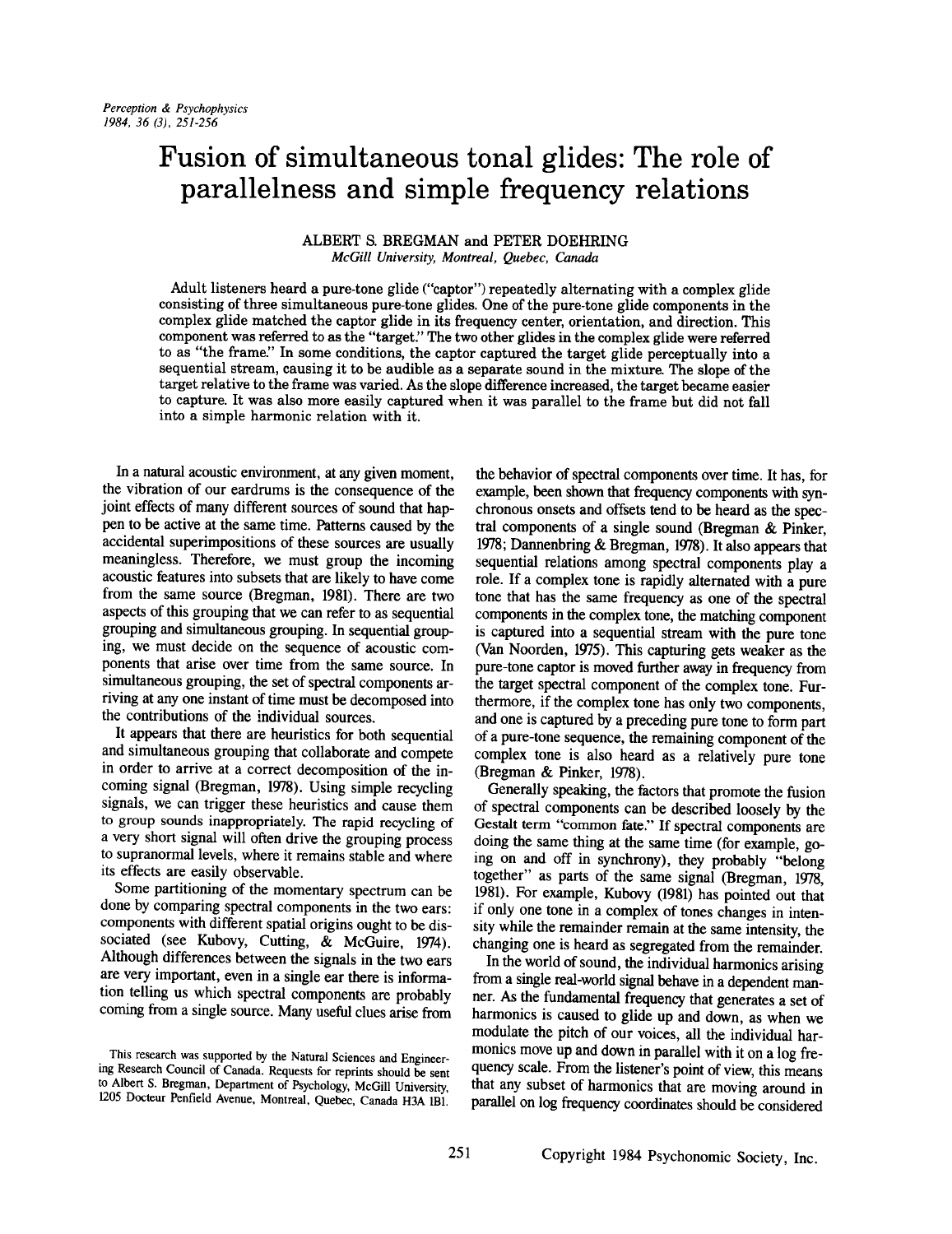part of the same signal. The listener should fuse such a subset and compute global properties for it (such as pitch and timbre).

There is an additional property of natural acoustic signals that is found when the fundamental moves up or down in frequency. The harmonics retain the same simple frequency-ratio relationships to one another at every instant of time (e.g., the fourth harmonic always bears a 4:1 relation to the fundamental and a 4:3 relation to the third harmonic). One might therefore expect the auditory system to analyze not only for parallel gliding on log frequency coordinates, but for the continuation of simple harmonic relations over time.

Such heuristics would help the listener to deal with the horrendous problem of allocating the large number of spectral components that are audible in complex natural environments to a limited number of acoustic sources. The present experiment looked for evidence that the human auditory system does, in fact, use information of the two types discussed above to determine the fusion of simultaneous glides.

We used as stimuli a set of simultaneous pure-tone glides, gliding linearly on log frequency coordinates. They could be gliding either in parallel or not in parallel. The experiment was addressed toward two questions. First, is it necessary that the glides be exactly parallel? Although it appears that the auditory system, if it is to capitalize upon regularities in the environment, *should* require that the glides be parallel, it is conceivable that it may use a weaker criterion for fusion, possibly one that is easier to compute, such as the criterion that the glides all be ascending (or descending) in frequency. To see how strong the criterion of slope similarity is, it is necessary to vary the slope of co-occurring glides in several steps from the completely parallel case to the opposite-direction case.

Second, the experiment addressed the question of whether the strong fusion of a set of concurrent glides requires not only that the glides be parallel, but also that their frequencies fall into simple harmonic ratios as the partials of a human voice would do. A set of results reported by McAdams (1982a, 1982b, 1984) are relevant to this question. McAdams imposed random frequency jitter (modulation) on subsets of frequency components in a complex tone. When the random frequency modulations of two subsets of partials (say the even and the odd harmonics) were the same, they fused together perceptually to create a single sound, but when the modulations of the two subsets were stochastically independent, the subsets tended to segregate perceptually and be heard as two sounds. This manipulation was one in which the frequency jitter maintained good harmonic relations within each subset of harmonics at every instant of time. However, Mc-Adams went on to apply the same treatment to a nonharmonic series (a series in which the separations of the partials had been "stretched" on log frequency coordinates). Although such a series did not tend, in general, to fuse as well as the harmonic series, the effect of imposing dependent versus independent modulations on the subsets was reported to be quite analogous to the effect obtained with the strictly harmonic series in some specific stimulus conditions. This result occurred when synthesized voices with "stretched" partials were singing vowels with different pitches and the jitter of the partials was introduced for first one voice and then another, asynchronously. McAdams's results therefore support the idea that parallel frequency change sometimes can make an independent contribution to fusion, even when it is not acting to preserve good harmonic relations over time.

We used a method related to the one first employed by Bregman and Pinker (1978), in which sequential and simultaneous groupings are put into competition, as shown in Figure 1. The stimuli were similar to those used by Steiger and Bregman (1978), except that Steiger and Bregman used *pairs* of simultaneous glides whereas we used the *triplets* of simultaneous glides shown in Figure 1. In the Steiger and Bregman experiments, a pure-tone glide (a "captor glide") was repeatedly alternated with a pair of simultaneous pure-tone glides, one of which (the "target") was in the same frequency range as the captor glide. Under these conditions, the captor sometimes captured the target glide into a stream formed of two sequential glides, thereby breaking the fusion of the target with the glide that accompanied it. When this happened, the listener could hear a cycle composed of an alternation of the captor glide and the target glide; that is, the target did not totally fuse with its accompanying glide. At the same time, he or she could hear, simultaneous with the target, a more or less complex glide, which was the perceptual representation of the glide that accompanied the target.

The captor and target glides of the present experiment are shown in Figure 1. They were made to always have matching slopes and center frequencies, as shown in the figure, since Steiger and Bregman (1978) had shown that this produced the strongest capturing of the target by the



**Figure 1. Schematic diagram of one cycle of the repeating stimulus.** The slopes **of the glides could vary. However, the captor** always **had the same slope as the target and the upper partial of the harmonic** frame always **had the same slope as the lower partial. The harmonic frame could** also be **lowered or** raised .25 **octaves.**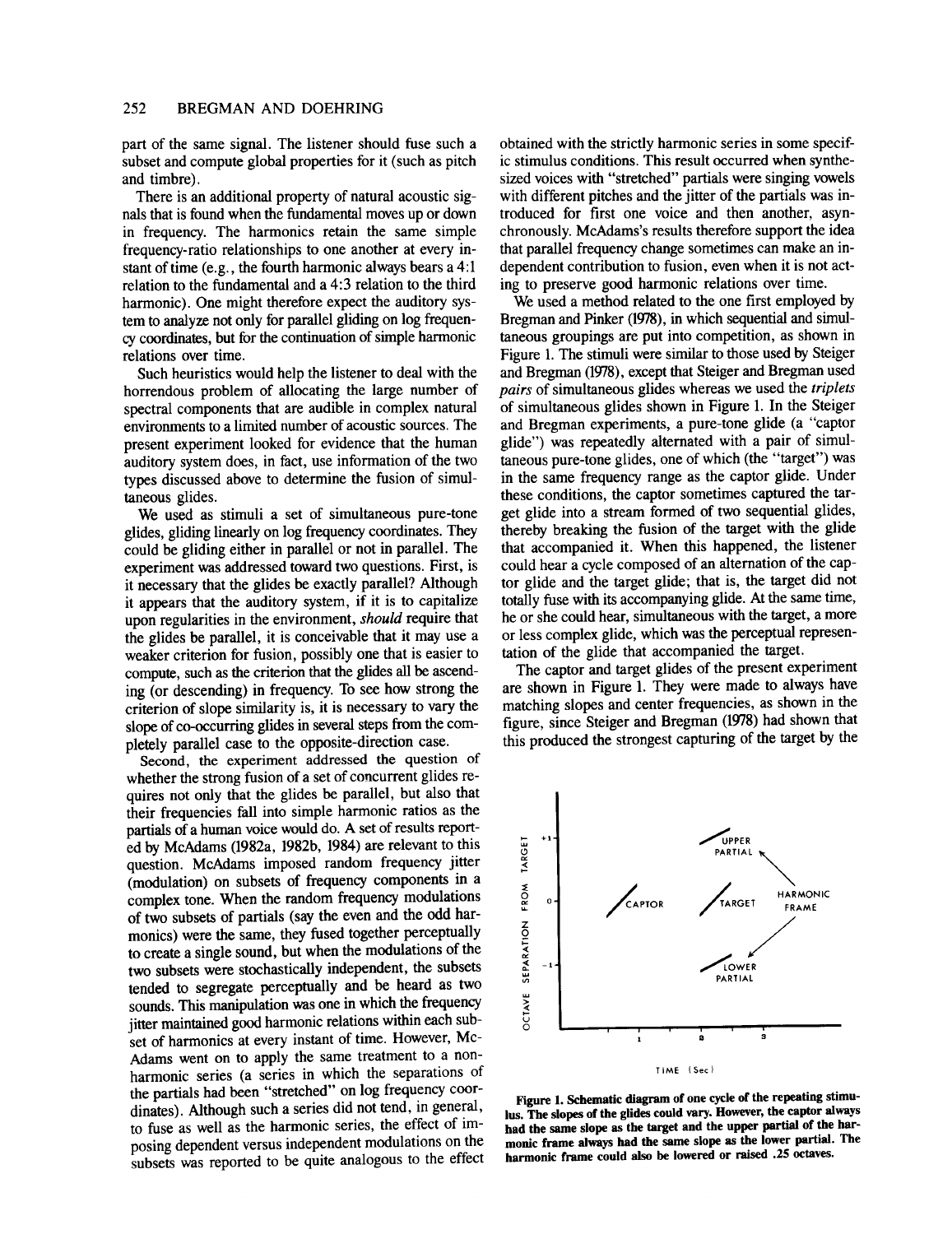**captor. Simultaneous with the target were two other glides, one above the target in frequency and one below it. These two glides always had the same slopes as one another, and their frequencies always maintained a good harmonic ratio. They can be thought of as the "frame" in which the target was embedded. The two glides of the frame defined a gliding harmonic series into which the target glide could be made to fit well or poorly. The main factor that was varied was the relation between the slope of the target and the slope of the frame. We expected that when the target was parallel to its frame (on log frequency by time coordinates), it would fuse most strongly with it, and that the degree of fusion would become gradually less as they became less parallel.**

**A second factor that we varied was the vertical position (i.e., frequency position) of the frame with respect to the target. In some of the conditions in which the target and frame glides were parallel, the frame was positioned so that the three glides were spaced by octaves throughout their excursions. In other conditions, the frame was displaced up or down as a whole, so as to destroy its octave relations to the target while keeping it parallel to the target. We expected, that, if simple harmonic relations promote fusion, there would be less fusion when the frame was displaced.**

**The measure of fusion was the resistance of the target to being perceptually grouped with the captor into a sequential stream. This is a reasonable measure of fusion, since sequential grouping and spectral grouping (fusion) compete with one another (Bregman & Pinker, 1978). This resistance was measured in a quantitative way by allowing the subjects to control the amplification of the frame. They were asked to reduce the intensity of the frame glides until the repeating captor-target sequence, that is, a glide repeating twice as often as the frame, could be clearly heard. If the listener had to turn the intensity of the frame down fairly low in order to hear this sequence clearly, it would mean that the target was fusing strongly with its frame.**

# **METHOD**

## **Subjects**

# Eighteen university students (10 female and 8 male) participated as volunteers. They ranged from 20 to 25 years of age, and none reported any known or suspected hearing loss. The results of two subjects were discarded when it was learned, in postexperimental debriefing, that they had misunderstood the original instructions.

## Stimulus **Pattern**

The stimuli can be described with reference to Figure 1. The individual glides shown as lines in the figure were sinusoidal glides, ascending or descending linearly on log frequency coordinates. Each was 500 msec in duration with additional rise/fall durations of 10 msec. The slope of any glide (target, upper harmonic, or lower harmonic) was set by *"'rotat*ing" the glide around its frequency midpoint (on a logarithmic scale). In each condition, the captor and target glides were identical, although they varied (together) from condition to condition. For this reason, we can omit the captor in our description of the conditions. The upper and lower glides of the harmonic frame always had the same slope and always were separated by two octaves.

Three slopes were used for the target: (1) rising by .5 octave (in 500 msec), (2) falling by .5 octave, and (3) remaining at a constant frequency ("steady-state glides"). Henceforth, we will express the slopes in octaves/second. Thus, the slopes of the three targets are  $+1.0$ , 0.0, and  $-1.0$  octaves/sec. The frequency midpoint for the target was always 724 Hz. The inclusion of both rising and falling targets was intended to control for any orientation bias in the spectral grouping mechanism. The steady-state target condition was included to see whether glides would differ from steady states in their grouping behavior.

Each of the three targets was paired with 11 different harmonic frames to give a total of 33 conditions. Nine of these frames were used to study the effects of slope differences between the frame and the target. The frequency midpoints of the lower and upper glides of these nine frames were always one octave below and one octave above the midpoint of the target (i.e., at 362 and 1448 Hz). Thus, when the slopes of the target and the harmonic frame coincided, the three remained in a consistent 1:2:4 harmonic relation (i.e., octaves) throughout their duration and were phase-locked, starting together at 0°. The nine frames varied in slope from  $+2$  octaves/sec (+1 octave in 500 msec) to  $-2.0$  octaves/sec, in .5-octave/sec steps, and included the 0.0-octave/sec, or steady-state, condition. For any given target, then, the slope of one of the frames exactly matched it and the others differed from it in varying degrees.

Two additional frame types were paired with each target to investigate the importance of the simplicity of the harmonic relation between the frame and the target upon their fusion. In these two conditions, the slopes of the frame and target were identical, but the target and frame partials were not in the ratio 1:2:4 as before. Instead, the frame was moved up by .25 octaves in one of these conditions and moved down by .25 octaves in the other. Thus, in the latter case, for example, the lower partial of the frame was 1.25 octaves below the target and the upper partial was .75 octaves above the target. Therefore, while the frequency ratios between the target and the partials of the frame remained *constant* throughout the glide, the relations were not as *simple* as before; the glides now maintained the ratios 1:1.68:4 throughout their durations. Notice that the harmonic relations of the two partials of the frame were still simple in relation to one another, in this condition, but that their relation to the target was now more complex.

The stimulus was a repeated alternation of the captor and the targetframe complex. The timing was as follows: captor for 500 msec (plus 10-msec rise/fall times), 1 sec silence, target with frame for 500 msec (plus 10-msec rise/fall times), 2 sec silence, repeat.

#### Task

At the beginning of each trial, the intensity of both the captor with the target were **at** 55 dBA and the intensity of the harmonic frame was set to 95 dBA. At this setting, the captor-target stream could not be heard. Rather, the subject heard the captor alternating with a rich glide composed of the target and its harmonic frame.

Each trial presented 15 cycles of the stimulus, during which the subject was to turn down the intensity of the harmonic frame until the captortarget cycle could be heard clearly. "Hearing the target clearly" involved hearing it as remaining clear throughout its duration (not just at onset or offset) and as having the same quality as the captor. Once lowered, the frame intensity was not to be raised. The subjects were urged to adopt a consistent criterion for "heating the target clearly" and to maintain it across trials.

Between trials, there was a 7-sec period for the subject to record the amplification setting and a 5-sec period in which to raise the intensity of the frame to its maximum (95 dB) in preparation for the next trial. The beginnings of each of these periods were signaled by brief noise bursts.

#### Experimental **Design**

Each subject received all 33 conditions once. There were four different randomizations of the conditions, each presented to four subjects.

## **Apparatus**

The stimuli were synthesized on a PDP-11/34 computer (Digital Equipment Corporation) using the MITSYN signal processing software (Henke, 1980). At the time of playback, an ADC Soundshaper II graphic equalizer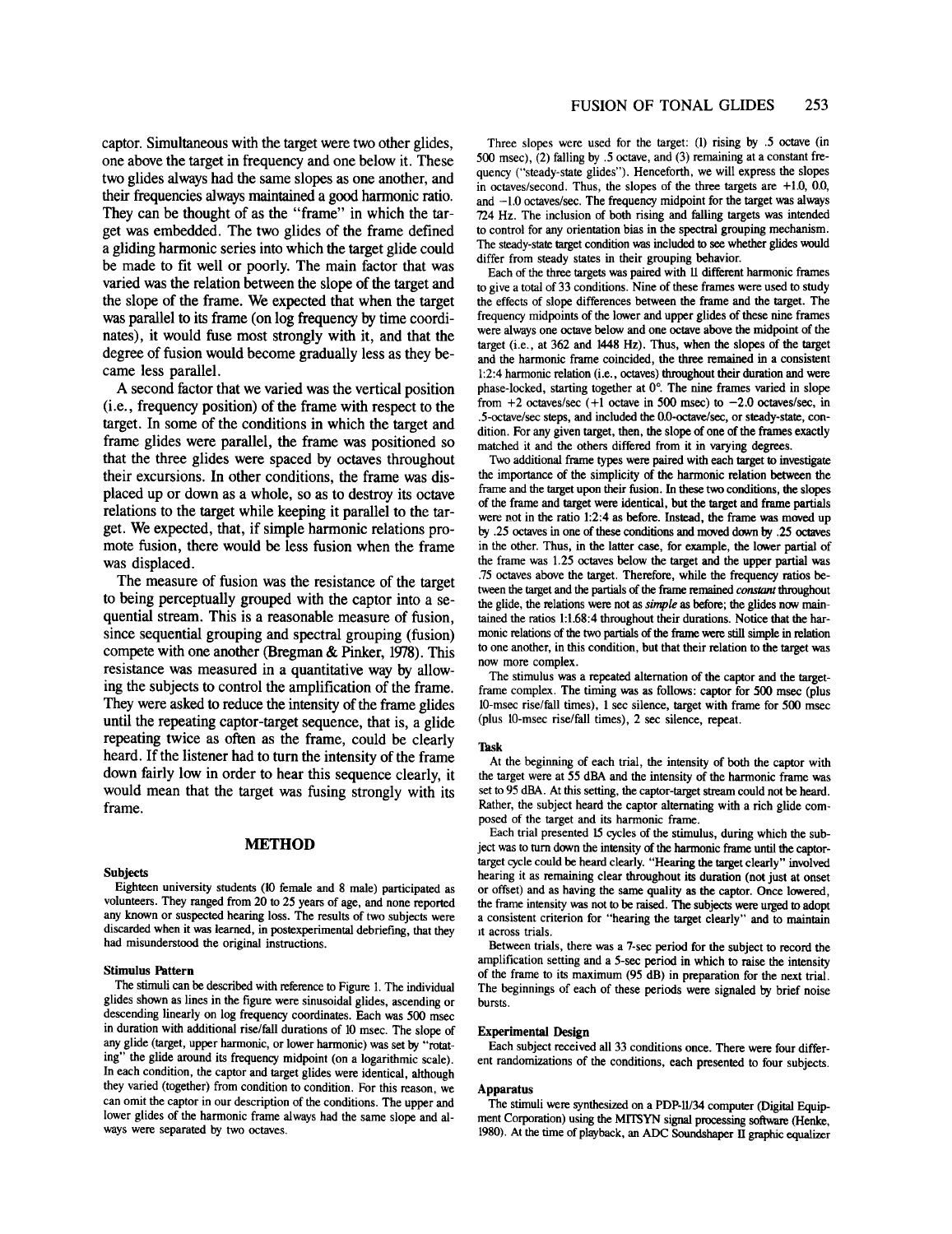(12 bands per channel) was used to produce a flat frequency response of the headphones in the range that was used.

## Procedure

Oral instructions and diagrams were used by the experimenter to describe to the subjects the patterns of tones and the possible percepts. The subjects were instructed in the use of the apparatus and then received 25 repetitions of a randomly selected stimulus on which to practise the task. They then received 7 more practice trials gradually approximating the conditions of the experiment. Finally, they received the 33 experimental conditions, broken by a rest after 13 trials.

# **RESULTS AND DISCUSSION**

Figure 2 shows the average frame intensities at which sequential streaming occurred for the rising, falling, and steady-state targets. The plots for the three targets show similar tuning curves, with a minimum when the targets and frames are parallel (0-octave/sec slope difference). The frame intensity had to be lowered by 10 to 12 dB further in the parallel conditions before the target could be perceptually segregated from the frame (as compared with the average nonparallel condition). Because of the similarity and regularity of the three tuning curves, no statistical analysis was used to verify the existence of the effect of target-frame parallelness.

The effects of the simplicity of the target-frame harmonic relations can be seen by comparing the low point in each tuning curve to the two disconnected points that lie directly above it on each graph. The disconnected points represent conditions in which target and frame are parallel but do not have a simple harmonic relation to one another. These points lie consistently in the range of the nonparallel conditions.

These results were examined by performing a two-way ANOVA upon only the conditions that had parallel targets and frames. The two factors were target type (rising, falling, steady-state) and frame position (octave relation, raised, lowered). There was a significant effect of target



Figure 2. Results: The setting of the intensity **of the harmonic frame (in dBA) at which streaming occurred, plotted as a function of the** slope **of the harmonic frame, for** (a) rising target (+1.0 **octave/sec),** (b) falling target (-1.0 octave/sec), and (c) steady-state target (0.0 octaves/sec). Higher **settings indicate that the target could** be segregated **more easily from the frame. The two** isolated points are **for the "shifted up" frame (squares) and the "shifted down" frame** (triangles).

type  $[F(2,30) = 3.57, p < .05]$  and of harmonic relation  $[F(2,30) = 4.39, p < .05]$ . On inspection of Figure 2, it can be observed that the significant effect of target type arises from the fact that the steady-state target always shows less fusion than the rising or falling targets do. This holds true across all conditions, whether the target and frame are spaced by exact octaves or not, and holds across all levels of target-frame slope differences.

Looking at the three tuning curves, another observation is that the dip in the steady-state curve is shallower at the point of optimum tuning than it is for the other two curves. Taken together, these two observations seem to argue that steady states are easier to decompose perceptually than glides are. McAdams (personal communication) has made an observation that is consistent with this possibility. He points out that under favorable conditions it is possible to "hear out" some of the lower harmonics from a complex tone, but that when the tone is subjected to a small amount of frequency modulation, this "hearing out" is prevented. In the present experiment, however, the increased ability to capture a steady-state target may be the result of an enhanced sequential grouping of the target with its captor rather than a diminished grouping of the target with its frame. It may be just another example of the dominant role of frequency proximity in the formation of sequential streams. The steady-state captor is concentrated at one frequency, and so is the steady-state target. Hence, every point within the captor glide is equal in frequency to every point in the target glide, whereas in the ascending or descending glides only corresponding points are equal in frequency.

The significant effect of the harmonic relation bears on one of the orginal purposes of the experiment. This result suggests that it is not sufficient for glides to move in parallel in order for strong fusion to occur. They must also maintain simple harmonic relations. This finding tends to validate the approach taken by Parsons (1976), whose computer program separates voices by grouping sets of harmonics that have a common fundamental.

We can next ask the question as to whether the tuning curves are gradual or whether there is fusion only when the frame and target are exactly parallel and in octave relations. One way to examine this question is to ask whether the first and second points away from the minimum in each of the turning curves differ from one another, with the point that is closer to the minimum being lower in value. This should hold true for both the two points to the left of the minimum and the two points to its right. A simple way to test this is to count, across every subject and every target type, the number of times this pattern of data is obtained. There are 96 comparisons possible in the data (16 subjects  $\times$  3 captors  $\times$  2 directions of deviation from the minimum of the curve). Of these, 64 show the pattern, 23 show an opposite pattern, and 9 are indecisive (equal data points). The pattern is therefore reliably found  $(p < .001$  by the sign test for the null hypothesis of equal numbers of confirmations and disconfirmations), although the tendency is not a large one. We can conclude that the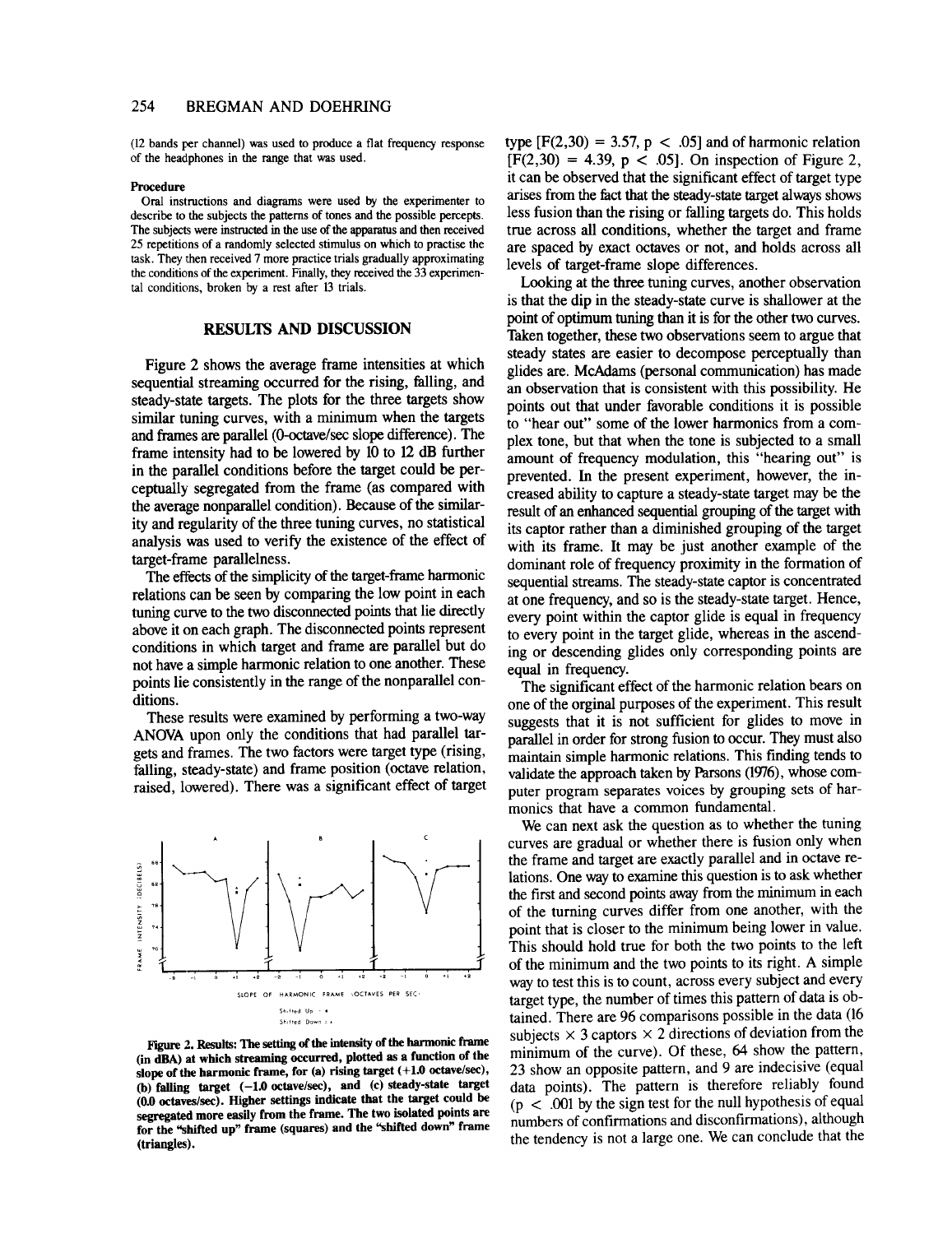agreement of the glide slopes of the target and the frame does not have an all-or-nothing effect and that greater differences yield greater segregation. However, we should note that most of the variation occurs between 0.0 and +0.5 octave/sec of slope difference (i.e., between the minimum and the closest point on either side). We have to remember, though, that the step size by which the slopes were altered was relatively large and that a smaller step size might show better evidence for intermediate degrees of tuning.

One final observation is that an inspection of Figure 2 shows that for all three targets the curves are asymmetrical, the negative-sloped frames permitting more segregation of the target than the positive-sloped frames do. It is possible that this may be due to an interaction of two factors. First, there is likely to be more masking of the target from the lower partial of the frame than from the upper partial, even at equal log frequency separations. Second, the more negative the slope of the lower partial, the more it is separated from the target at the end of the glide. If the final positions of tones cause more masking than earlier portions, we would expect to find the asymmetry observed in the curves. The assumption of more upwardspreading masking also accounts for the fact that, for all three target slopes, the downward-shifted parallel frame (which took the lower partial further from the target) permitted more segregation of the target than the upwardshifted parallel frame did (see the isolated pairs in Figure 2).

The results of our experiment support the view that the auditory system employs mechanisms that utilize frequency relations among the partials of the gliding complex tone in deciding which partials have arisen from the same source. These may depend upon the phase locking that holds among the harmonics of a fundamental and upon the continued phase locking that occurs despite changes in frequency of the fundamental.

It is tempting to conclude from these results that "common fate" (parallel frequency change) in and of itself does not promote the fusion of simultaneous components, and that it is only the preservation of good harmonic relations throughout a glide in frequency that causes strong fusion to occur. However, we hesitate to totally rule out a contribution from parallel changes. One reason for this hesitation comes from the observation that parallel targetframe positioning produced less fusion with the steadystate target than with the rising or falling targets, suggesting that partials will fuse better when they undergo a common motion.

A second reason for our hesitation is the incompatibility of our results with those of McAdams (1982a, 1982b, 1984) discussed earlier. Recall that his results, unlike ours, showed that a frequency modulation shared by a set of partials of a complex tone did, under certain specific conditions, act to bind that subset together perceptually even when its members were not harmonically related. We therefore prefer to keep open the question, pending further experimental analysis of the differences between McAdams's results and our own and their dependence upon the particular paradigms used to study the question in our laboratories.

A consideration of the mechanisms by which the auditory system determines the parallelness of change in different frequency regions could be instructive at this point. Two approaches to the solution of this problem suggest themselves. The first method could be referred to as the "harmonicity" approach. The auditory system, using either "place" or "periodicity" information, would perform a separate calculation at each instant of time to determine the one or more fundamentals that could have given rise to the set of frequencies received at that instant. Then it would collect into the same analysis all frequency components related to this fundamental. This seems to be the method favored by engineering approaches to voice separation (e.g., Parsons, 1976). It requires that the frequency components that are to be grouped be strictly harmonically related.

A second approach would be to compute the change that occurred locally in each frequency region at each instant of time (using either local "place" changes or "periodicity" changes), and then to group together those simultaneous frequency components that registered an equal change (on a log frequency scale). This method would be effective with either harmonic or inharmonic partials. It could be referred to as the "direct slope" approach.

The tuning curves that we have obtained in the present experiment seem to us to be more consistent with the direct slope approach. Our argument hinges on the finding that, on the average, a target glide whose slope was mistuned by 1 octave/sec from that of the frame fused better with it than a glide that was mistuned by 2 octaves/sec from it. Yet, in both cases of mistuning, the difference in slope would have been sufficient to rapidly and continuously alter the harmonic relation between target and frame. A computation that looked for harmonic relations at each moment of time (the harmonicity approach) should have found such relations at oniy very rare moments in both cases. It is not at all clear why such a mechanism should find one of these conditions more "harmonic" than the other. On the other hand, a mechanism that carried out a number of local computations of *slope* and acted to group frequency components on the basis of equality of slope might behave differently. It might not have an all-or-none criterion for equality. Furthermore, a gradual criterion might be particularly visible with the kind of glides that we used in our experiment. With these glides, when there was a mismatch of 1 octave/sec, the mismatch (computed in terms of slope) remained constant at this level throughout the course of the glide, and therefore remained consistently better (from the point of view of a "slope" analyzer) than a mismatch of 2 octaves/sec. Under these conditions, one might expect a "direct slope" mechanism to more strongly fuse glides whose slopes were less discrepant.

At this point, we have to consider the question of whether there is any evidence at all that the auditory sys-